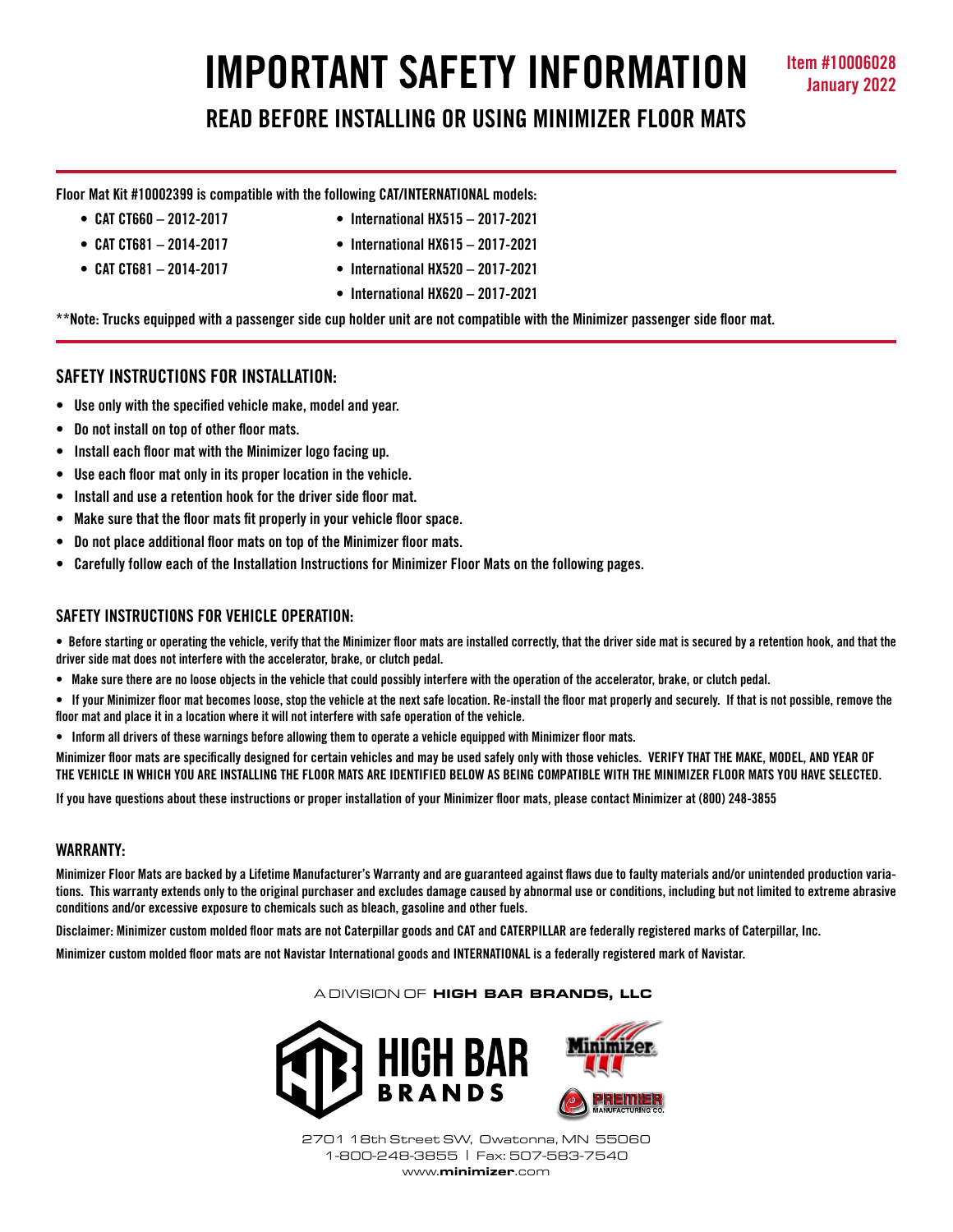**Minimizer floor mats are specifically designed for certain vehicles and may be used safely only with those vehicles. VERIFY THAT THE MAKE, MODEL, AND YEAR OF THE VEHICLE IN WHICH YOU ARE INSTALLING THE FLOOR MATS IS IDENTIFIED ON PAGE 1 AS BEING COMPATIBLE WITH THE MINIMIZER FLOOR MATS YOU HAVE SELECTED.** 

# **FLOOR MAT KIT SPECIFICATIONS:**

**\*\*Note: Trucks that are equipped with a passenger side cup holder unit are not compatible with the Minimizer passenger side floor mat. See Figure 1 below for identification of the cup holder unit.** 

**Figure 1 - Passenger Side Cup Holder Unit**



**• Kit 10002399 shown in Figure 2 is compatible with International HX series and CAT CT series trucks.**

### **Figure 2 - 10002399 Contents**



## **INSTALLATION INSTRUCTIONS:**

**1. Remove other floor mats from the vehicle before installing Minimizer floor mats.**

**2. Install the Minimizer floor mats right side up, with the Minimizer logo visible.**

**3. Each Minimizer floor mat is contoured to fit a particular location in the vehicle and may be used safely only in that location.**

**4. The Minimizer floor mat package contains one driver mat and one passenger mat. The underside of each floor mat contains a ten digit part number. The third, fourth and fifth characters in the part number identify the proper location for the floor mat. The driver side mat is identified by the letters DRV; the passenger side mat is identified by the letters PAS.**

**5. Position the driver mat in the truck as shown in Figure 3. The driver mat must be pushed all the way forward so the front lip is making full contact with the dashboard kick panels.**





**6. Inside the package with the installation instructions, locate two black plastic retention hooks as well as a white tube of Primer 94 as shown in Figure 4.** 

### **Figure 4 - Hook and Primer 94**



**7. When installing floor mats in International HX series trucks the retention hook is designed to be fastened to the lower dashboard trim panel near the throttle pedal. Use the oval shaped cut-out (Figure 5) in the outer wall of the floor mat to engage the hook with the floor mat. The hook should be adhered to the lower panel of the dash board. See step 9 for details. If the floor mats are being installed in a CAT CT series truck the retention hook may be installed either on the floor or on the dash. If installing the hook on the floor insert a hook up through the hole at the right rear corner of the driver side floor mat as shown in Figure 6. The hook should fit flush with the underside of the floor mat.**

**Figure 5 - Dash Mounted Retention Hook**